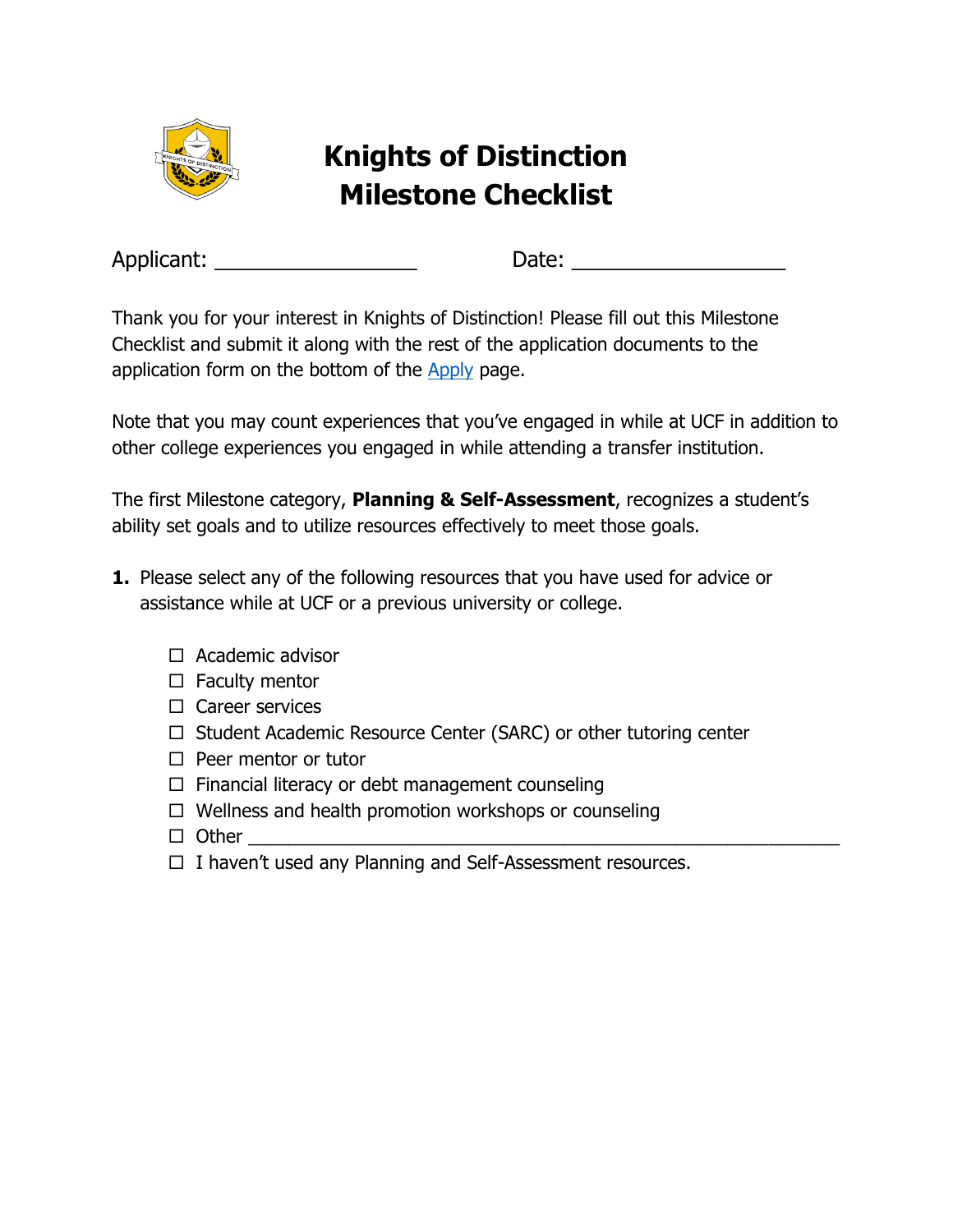The second Milestone category, **Citizenship**, recognizes a student's involvement in the UCF community, such as: belonging to student clubs or organizations on campus or participating in campus events outside of class, such as lectures, career fairs, film screenings, service days, department events in your major, etc.

- **2.** Which of these events have you attended and which activities have you participated in? Please select all that apply.
- $\Box$  Intellectual events (e.g., lectures, symposiums, conferences)
- $\Box$  Social justice and advocacy events
- $\Box$  Club or registered student organization meetings
- $\Box$  Service or charity events (e.g., Knight-Thon, Knights Pantry food drive)
- $\Box$  Cultural events (e.g., film screenings, concerts, art exhibitions, readings)
- $\Box$  School spirit events (homecoming, Spirit Splash, sporting events)
- $\Box$  Member of a fraternity or sorority
- $\Box$  Professional networking events such as career fairs
- $\Box$  Other
- $\Box$  I have never participated in campus activities or events.

The third Milestone category is **Leadership**, which recognizes a student's substantial contributions to the campus community, above and beyond participation in events or organizations: such as: organizing a campus event, serving as an officer for a registered student organization, or serving as a peer mentor or tutor.

- **3.** Which of these activities have you participated in? Please select all that apply.
	- $\Box$  Campus event organizer or co-organizer
	- $\Box$  Registered student organization officer
	- $\Box$  Created a new registered student organization or club
	- $\Box$  Coordinated a service project
	- $\Box$  Peer mentor or tutor
	- $\Box$  Student athlete
	- $\Box$  Presented research or creative work (e.g., at the Showcase of Undergraduate Research)
	- $\Box$  Fraternity or sorority officer
	- $\Box$  Other  $\Box$
	- $\Box$  I haven't assumed any leadership roles at UCF.